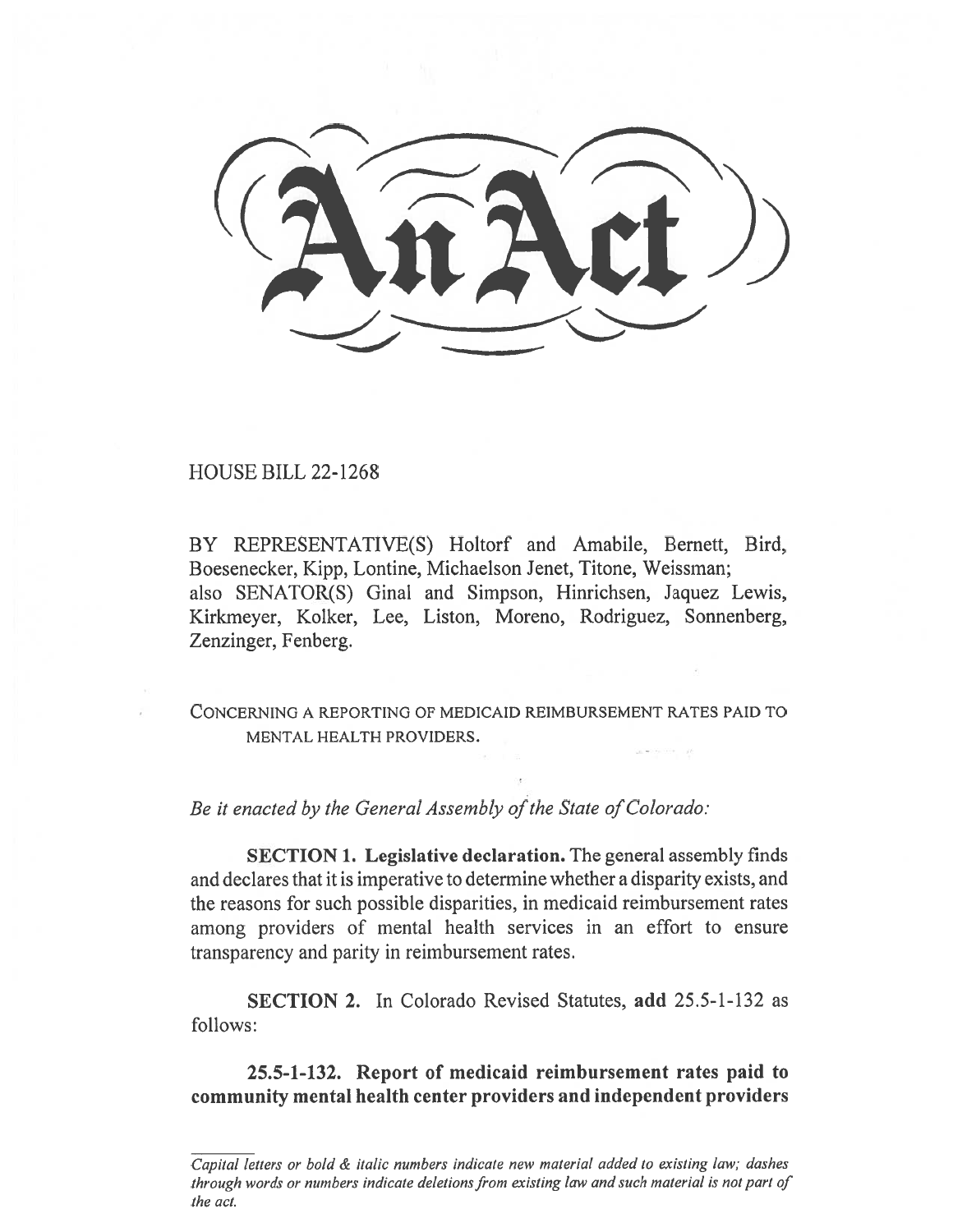- definition. (1) ON OR BEFORE AUGUST 15, 2022, THE STATE DEPARTMENT SHALL PUBLISH A BEHAVIORAL HEALTH RATES REPORT OF MEDICAID REIMBURSEMENT RATES FOR PROVIDERS OF COMMUNITY MENTAL HEALTH CENTERS, AS DEFINED IN SECTION 27-66-101(2), AND INDEPENDENT MENTAL HEALTH AND SUBSTANCE ABUSE TREATMENT PROVIDERS, AS DESCRIBED IN SUBSECTION (2) OF THIS SECTION. THE STATE DEPARTMENT SHALL CONTRACT WITH AN INDEPENDENT AUDITOR TO PREPARE THE BEHAVIORAL HEALTH RATES REPORT, AS DESCRIBED IN THIS SUBSECTION (1). THE STATE DEPARTMENT SHALL PREPARE, IN COORDINATION WITH THE BEHAVIORAL HEALTH RATES REPORT, A SET OF RECOMMENDATIONS ON CREATING EQUITABLE PAYMENT AND PAYMENT MODELS THAT MINIMIZE INAPPROPRIATE PAYMENT VARIATION IN COMPARABLE BEHAVIORAL HEALTH SERVICES BETWEEN THE PROVIDERS OF COMMUNITY MENTAL HEALTH CENTERS AND INDEPENDENT MENTAL HEALTH AND SUBSTANCE USE TREATMENT PROVIDERS. THE STATE DEPARTMENT SHALL PRESENT THE BEHAVIORAL HEALTH RATES REPORT AND RECOMMENDATIONS TO THE HOUSE OF REPRESENTATIVES PUBLIC AND BEHAVIORAL HEALTH AND HUMAN SERVICES COMMITTEE, OR ANY SUCCESSOR COMMITTEE.

(2) THE REPORT PREPARED PURSUANT TO SUBSECTION (1) OF THIS SECTION MUST REFLECT DATA FROM STATE FISCAL YEAR 2020-21 AND IDENTIFY DISCREPANCIES, IF ANY, AND THE REASONS FOR SUCH DISCREPANCIES IN MEDICAID REIMBURSEMENT RATES PAID TO PROVIDERS OF A COMMUNITY MENTAL HEALTH CENTER AND INDEPENDENT MENTAL HEALTH AND SUBSTANCE ABUSE TREATMENT PROVIDERS FOR COMPARABLE SERVICES. THE REPORT MUST INCLUDE A DETERMINATION OF AND RECOMMENDATIONS ON WHETHER REIMBURSEMENT RATES PAID TO COMMUNITY MENTAL HEALTH CENTER PROVIDERS AND INDEPENDENT MENTAL HEALTH AND SUBSTANCE USE TREATMENT PROVIDERS ARE ADEQUATE TO MEET OR EXCEED NETWORK ADEQUACY STANDARDS IN EVERY REGION OF THE STATE. THE DATA MUST BE AGGREGATED TO ENSURE INDIVIDUAL COMMUNITY MENTAL HEALTH CENTERS AND INDEPENDENT PROVIDERS ARE NOT IDENTIFIABLE AND MUST COMPLY WITH ANY OTHER STATE AND FEDERAL PRIVACY LAWS. ON OR BEFORE NOVEMBER 15, 2022, THE STATE DEPARTMENT SHALL PRESENT AN ACTION PLAN FOR IMPLEMENTATION TO THE JOINT BUDGET COMMITTEE. THE STATE DEPARTMENT SHALL PRODUCE A PROGRESS REPORT ON THE STATE DEPARTMENT'S PROGRESS MADE IN IMPLEMENTING THE ACTION PLAN PRESENTED TO THE JOINT BUDGET COMMITTEE ON NOVEMBER 15, 2022, ON OR BEFORE AUGUST 1, 2023, AND ANNUALLY THEREAFTER THROUGH

PAGE 2-HOUSE BILL 22-1268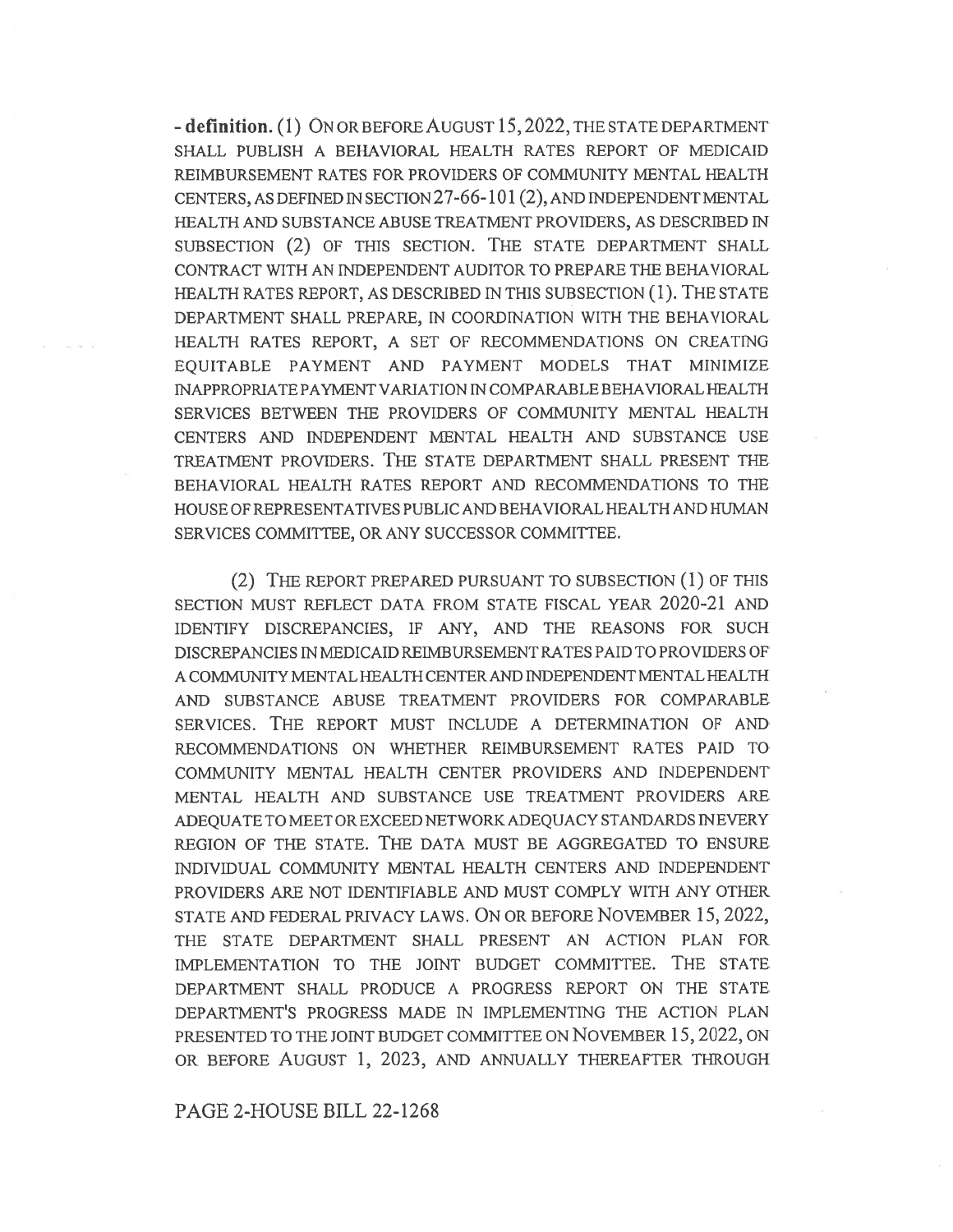AUGUST 1, 2025, AND PROVIDE AN UPDATE DURING ITS "STATE MEASUREMENT FOR ACCOUNTABLE, RESPONSIVE, AND TRANSPARENT (SMART) GOVERNMENT ACT" HEARING PURSUANT TO SECTION 2-7-203 ON THE FINDINGS AND ADDITIONAL RECOMMENDATIONS. THE STATE DEPARTMENT MUST FULLY IMPLEMENT THE ACTION PLAN NO LATER THAN DECEMBER 31, 2025.

(3) AS USED IN THIS SECTION, UNLESS THE CONTEXT OTHERWISE REQUIRES, "INDEPENDENT MENTAL HEALTH AND SUBSTANCE ABUSE TREATMENT PROVIDERS" MEANS ANY OUTPATIENT BEHAVIORAL HEALTH PROVIDER ENROLLED IN MEDICAID AND CONTRACTED WITH A MANAGED CARE ENTITY, AS DEFINED IN SECTION 25.5-5-403 (4), THAT IS NOT LICENSED OR DESIGNATED AS A COMMUNITY MENTAL HEALTH CENTER.

SECTION 3. In Colorado Revised Statutes, add 25.5-4-403.1 as follows:

25.5-4-403.1. Providers - community mental health centers - cost reporting. (1) FOR THE PURPOSES OF INCREASED PAYMENT METHODOLOGY TRANSPARENCY, NO LATER THAN MARCH 15, 2023, AND EACH MARCH 15 THEREAFTER, THE STATE DEPARTMENT SHALL:

(a) PUBLISH COST REPORTS FOR COMMUNITY MENTAL HEALTH CENTERS;

(b) ESTABLISH A COST-REPORTING TEMPLATE AND COST-REPORTING SCHEDULE TO ASSIST PROVIDERS IN PROVIDING COST REPORTS;

(c) REDACT INFORMATION TO MAINTAIN COMPLIANCE WITH STATE AND FEDERAL LAW INCLUDING, BUT NOT LIMITED TO, PERSONALLY IDENTIFYING INFORMATION AND PROTECTED HEALTH INFORMATION AS NECESSARY TO PROTECT THE PRIVACY OF PATIENTS;

(d) CREATE A PUBLICLY AVAILABLE WEBSITE THAT PROVIDES INSIGHT TO MEDICAID MEMBERS, MEDICAID PROVIDERS, AND MEMBERS OF THE PUBLIC REGARDING BEHAVIORAL HEALTH REIMBURSEMENT RATES. THE WEBSITE MUST INCLUDE THE FOLLOWING:

(I) ALL COMPLETED COST REPORTS FOR EACH BEHAVIORAL HEALTH SAFETY NET PROVIDER, AS DEFINED IN 27-50-101 (7);

## PAGE 3-HOUSE BILL 22-1268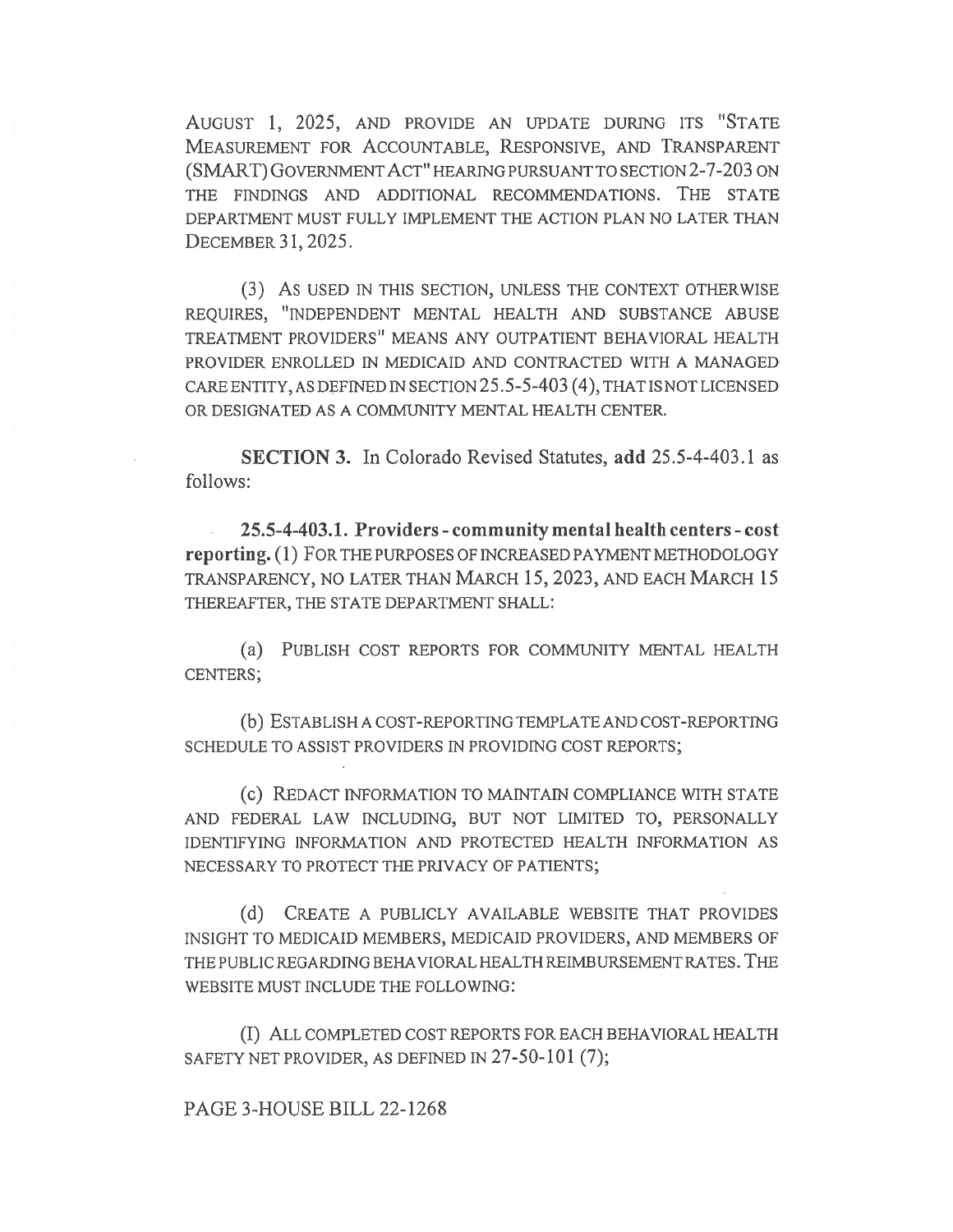(II) AN OVERVIEW OF THE PURPOSE OF THE COST REPORT DESCRIBED IN THIS SUBSECTION (1);

(III) INFORMATION ON HOW TO INTERPRET THE COST REPORTS AND WHERE TO FIND INFORMATION IN THE COST REPORTS;

(IV) AN OVERVIEW OF:

(A) How REIMBURSEMENT RATES ARE DETERMINED;

(B) WHAT CONSTITUTES A REASONABLE AND ALLOWABLE COST; AND

(C) HOW VALUE-BASED PAYMENTS IMPACT REIMBURSEMENT RATES; AND

(V) THE STATE DEPARTMENT'S PLAN TO IMPROVE BEHAVIORAL HEALTH REIMBURSEMENT RATES AND ANNUAL UPDATES TO THE PLAN.

## PAGE 4-HOUSE BILL 22-1268